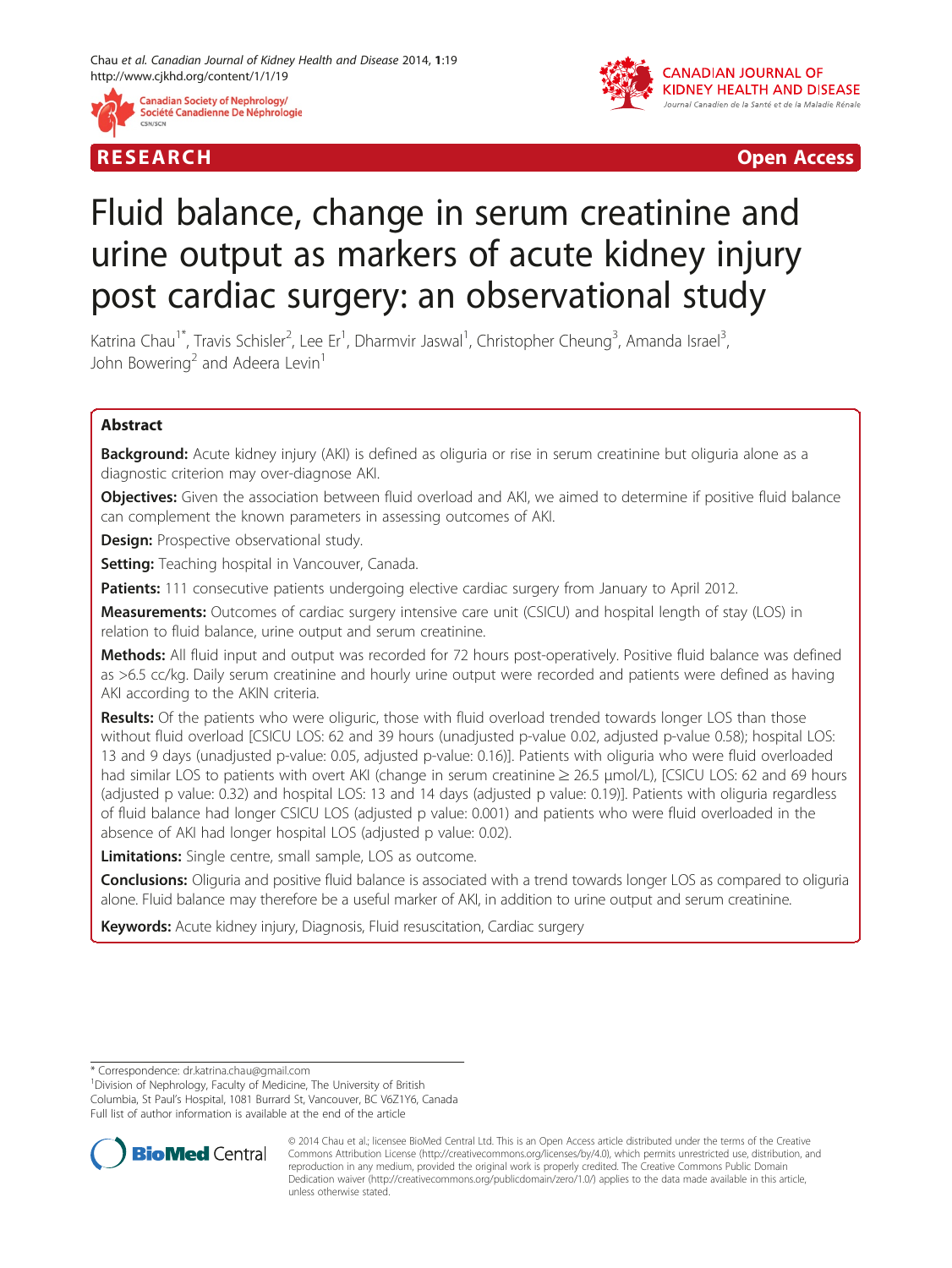# Abrégé

Contexte: L'insuffisance rénale aiguë (IRA) se définit comme une oligurie ou une élévation de la créatininémie. Par contre, l'oligurie comme unique critère diagnostique peut mener abusivement au diagnostic d'IRA.

Objectifs: Étant donné l'association entre l'hyperhydratation et l'IRA, nous cherchons à déterminer si une balance liquidienne positive peut complémenter les paramètres connus dans l'évaluation des résultats de l'IRA.

Type d'étude: Étude d'observation prospective.

Contexte: Hôpital universitaire à Vancouver, Canada.

Participants: 111 patients consécutifs qui subissent une chirurgie cardiaque non urgente, entre janvier et avril 2012.

Mesures: On a mis en parallèle les résultats de l'unité de soins intensifs en chirurgie cardiaque (USICC), de même que la durée de l'hospitalisation (soins actifs), avec la balance liquidienne, la diurèse et la créatininémie.

Méthodes: On a mesuré les ingesta et excreta durant les 72 heures postopératoires. On a défini une balance liquidienne positive à >6,5 cc/kg. On a enregistré la créatininémie quotidienne et la diurèse aux heures, et on a déterminé que les patients souffraient d'IRA en nous basant sur les critères de l'Acute Kidney Injury Network (AKIN).

Résultats: Parmi les patients oliguriques, ceux qui avaient une surcharge liquidienne tendaient davantage vers une hospitalisation prolongée que ceux qui n'en avaient pas [durée de soins actifs à l'USICC: 62 et 39 heures (valeur de p non ajustée: 0,02, valeur de p ajustée: 0,58); durée de soins actifs à l'hôpital: 13 et 9 jours (valeur de p non ajustée: 0,05, valeur de p ajustée: 0,16)]. Les patients présentant une oligurie qui présentaient aussi une surcharge liquidienne requéraient une durée de soins actifs similaire aux patients souffrant d'IRA (modification de la créatininémie ≥ 26,5 µmol/L), [soins actifs USICC: 62 et 69 heures (valeur de p ajustée: 0,32) soins actifs à l'hôpital: 13 et 14 jours (valeur de p ajustée: 0,19)]. Les patients présentant une oligurie, indépendamment de la balance liquidienne, bénéficiaient d'une durée de soins actifs à l'USICC prolongée (valeur p ajustée: 0,001), tandis que les patients en surcharge liquidienne, mais ne souffrant pas d'IRA bénéficiaient davantage de soins actifs à l'hôpital (valeur de p ajustée: 0,02).

Limites de l'étude: Un seul centre, un échantillon restreint, les soins actifs considérés comme une issue.

Conclusion: Les patients avec oligurie et une balance liquidienne positive ont nécessité des soins actifs prolongés à l'USICC, comparativement aux patients ne présentant qu'une oligurie. La balance liquidienne peut donc constituer un marqueur d'IRA, en plus de la diurèse et la créatininémie.

## What was known before

Oliguria as a sole diagnostic criterion may over-diagnose acute kidney injury.

#### What this adds

Considering oliguria in the context of fluid status may be more useful than using oliguria as a sole diagnostic criterion. This study suggests that oliguria in the context of fluid overload identifies patients who require a longer length of stay as compared to patients who have oliguria alone.

#### Background

Acute kidney injury (AKI) describes a spectrum of conditions ranging from a biochemical abnormality to oligoanuric renal failure requiring renal replacement therapy. It is associated with adverse short and long term outcomes in all populations studied, irrespective of the definition used. The definitions have varied over time in the published literature as well as in clinical practice. Recently published, standardized definitions from the KDIGO AKI Guideline [[1\]](#page-9-0) include the parameters of both serum creatinine and urine output. Consistency of definitions is important for clinical care and research across jurisdictions.

AKI as defined by the Acute Kidney Injury Network (AKIN) [\[2](#page-9-0)] is based on measurements of urine output or serum creatinine. According to AKIN, the urine output criterion for the diagnosis of AKI is a urine output  $\leq$ 0.5 cc/kg/hour for greater than 6 hours. Changes in serum creatinine of as small as  $26.5 \mu$ mol/L (or 0.3 mg/dl), are considered Stage 1 AKI within the AKIN classification. These small changes in serum creatinine have been consistently demonstrated to be associated with adverse outcomes, in numerous populations [\[3](#page-9-0)[,4\]](#page-10-0). The AKIN classification has largely been adopted as the KDIGO AKI definition.

Although reduced urine output often precedes development of AKI as defined by a rise in serum creatinine, oliguria as a sole diagnostic criterion has been questioned by many as being too sensitive, and classifies too many people as having 'AKI' [\[5](#page-10-0)]. There is controversy as to whether reduced urine output alone is associated with adverse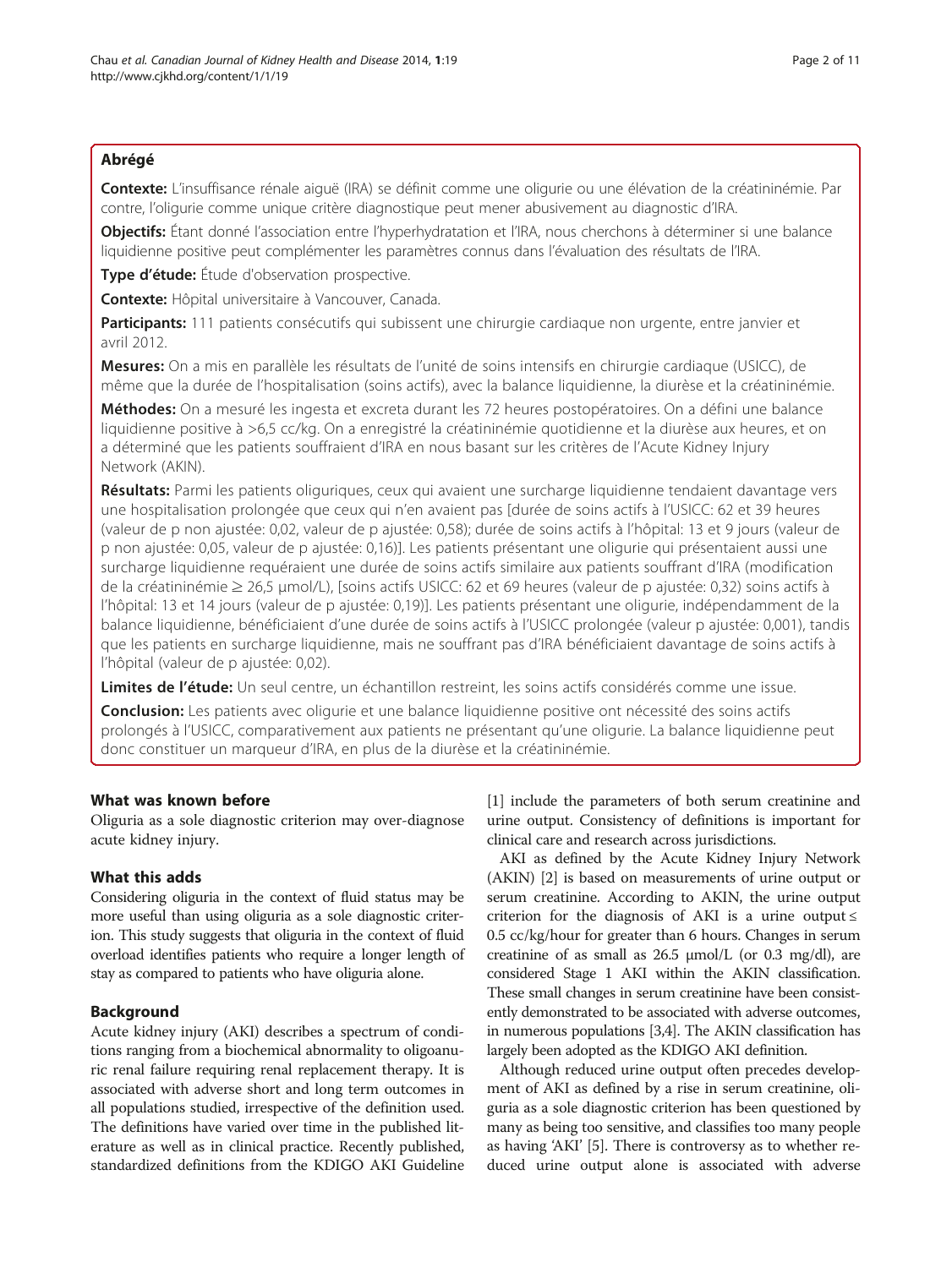outcomes. Creatinine as a solitary biomarker for AKI itself has a multitude of well known flaws, and fluid overload may dilute creatinine concentration, thus potentially delaying the diagnosis of AKI.

Fluid balance or evidence of fluid overload has come to the attention of both clinicians and researchers as an alternative 'biomarker' for AKI. Fluid overload has been associated with adverse outcomes in critical care populations, and is often seen in association with AKI. There has been an ongoing 'chicken and egg' debate [[6\]](#page-10-0) regarding the role of fluid overload in AKI. It is unclear whether AKI is a consequence of fluid overload or rather that the presence of fluid overload in AKI indicates a more critically unwell patient requiring aggressive fluid resuscitation. Regardless, the association has been consistently demonstrated in the literature.

The current study sought to describe the individual parameters of fluid balance, urine output and changes in serum creatinine in varying combinations, in a population of patients undergoing elective cardiac surgery. We were interested in describing the constellations of these 3 parameters and their association with outcomes in this specific population.

The hypothesis of the study is that fluid balance is a useful parameter for the identification of patients - broadly diagnosed with AKI – who have worse outcomes.

#### Methods

One hundred and eleven consecutive patients who were undergoing elective coronary artery bypass grafting (CABG), valve replacement or combined surgery over a 3-month period from January and April 2012 (convenience sample) were prospectively enrolled in this observational study. Patients on dialysis, those undergoing off pump surgical procedures, trans-catheter valve replacement surgery and isolated or combined thoracic aorta surgery were excluded.

Demographic and clinical baseline characteristics and risk factors were obtained from medical records and included: age, sex, weight, presence of diabetes, serum creatinine, eGFR (MDRD equation) <60 ml/min/1.73 m [\[2\]](#page-9-0), exposure to intravenous contrast within two weeks of surgery and medications. Details of the surgical procedure were captured: duration of surgery (skin to skin), cardiopulmonary bypass (CPB) time and fluid administration totals from perfusionist records (type and amount of crystalloid and colloid), urine output, blood loss and blood transfusions.

Patients were observed and data tabulated for all fluid inputs and outputs for 72 hours post operatively, irrespective of location of the patient (critical care area or ward). Fluid balance was determined from all records upon discharge from the cardiac surgery intensive care unit (CSICU) and expressed as cc/kg. Daily serum creatinine and body weight was also recorded.

For the purposes of this study we defined AKI as per the AKIN criteria: the definition of AKI based on serum creatinine (AKI<sub>Cr</sub>) was an increase from baseline of  $\geq 26.5$  $\mu$ mol/L and the definition based on urine output (AKI<sub>UO</sub>) was urine output  $\leq 0.5$  cc/kg/hour for greater than 6 hours. We defined positive fluid balance for the purposes of this study as  $\geq 6.5$  cc/kg based on the rationale that insensible losses per day are approximately 500 cc/day. Thus, using the mean weight in the population (81 kg), we calculated that 6.5 cc/kg would approximate insensible losses (525 cc) over one day – the median CSICU length of stay – so that amounts over that would constitute a positive fluid balance.

Patients were categorized based on the combination of their statuses on the change in serum creatinine ( $\geq 26.5 \mu$ mol/L, denoted as SCr+/−), urine output (≤0.5 cc/kg/hr for greater than 6 hours, denoted as UO+/−) and fluid balance (≥6.5 cc/kg, denoted as FOL+/−). The combinations under consideration were: 1) SCr-, UO-, FOL- (no AKI), 2) SCr-, UO-, FOL+, 3) SCr-, UO+, FOL-, 4) SCr-, UO+, FOL+, and 5) SCr +.

The main outcomes of interest were duration of CSICU (hours/days) and hospital length of stay (LOS) (days).

#### Statistical analysis

Continuous variables are presented as mean with standard deviation if normally distributed or median with interquartile range. Frequencies and percentages were presented for categorical variables.

The comparisons on the demographics, preoperative and intraoperative measures across groups were conducted using One-way ANOVA, Kruskal-Wallis test, Chi-square or Fisher's exact tests where appropriate.

The relationships between various combinations of change in serum creatinine/urine output/fluid balance and outcomes were examined by fitting two separate models, one for CSICU LOS and one for hospital LOS. Each LOS outcome was assumed to be log-normally distributed. We fitted a multiple linear regression model to examine the association between mean of log(LOS) and groups adjusting for potential confounding variables. The group variable (ie: combination of SCr/UO/FOL status) was parameterized [[7](#page-10-0)] as in Table [1](#page-3-0) for two reasons:

- 1) We wanted to treat the group variable as an ordinal variable as these group variables reflected severity as seen in Figures [1](#page-3-0) and [2.](#page-4-0) By this parameterization, we could preserve the ordinal ranks without treating it as a continuous variable by arbitrarily assigning a numerical value to each category.
- 2) We could then compare between any two adjacent categories and hence obtain the best estimate of the increment/decrement (depending on whether the estimated parameter value was positive or negative) in the mean outcome between any two adjacent categories from the data. In other words, this would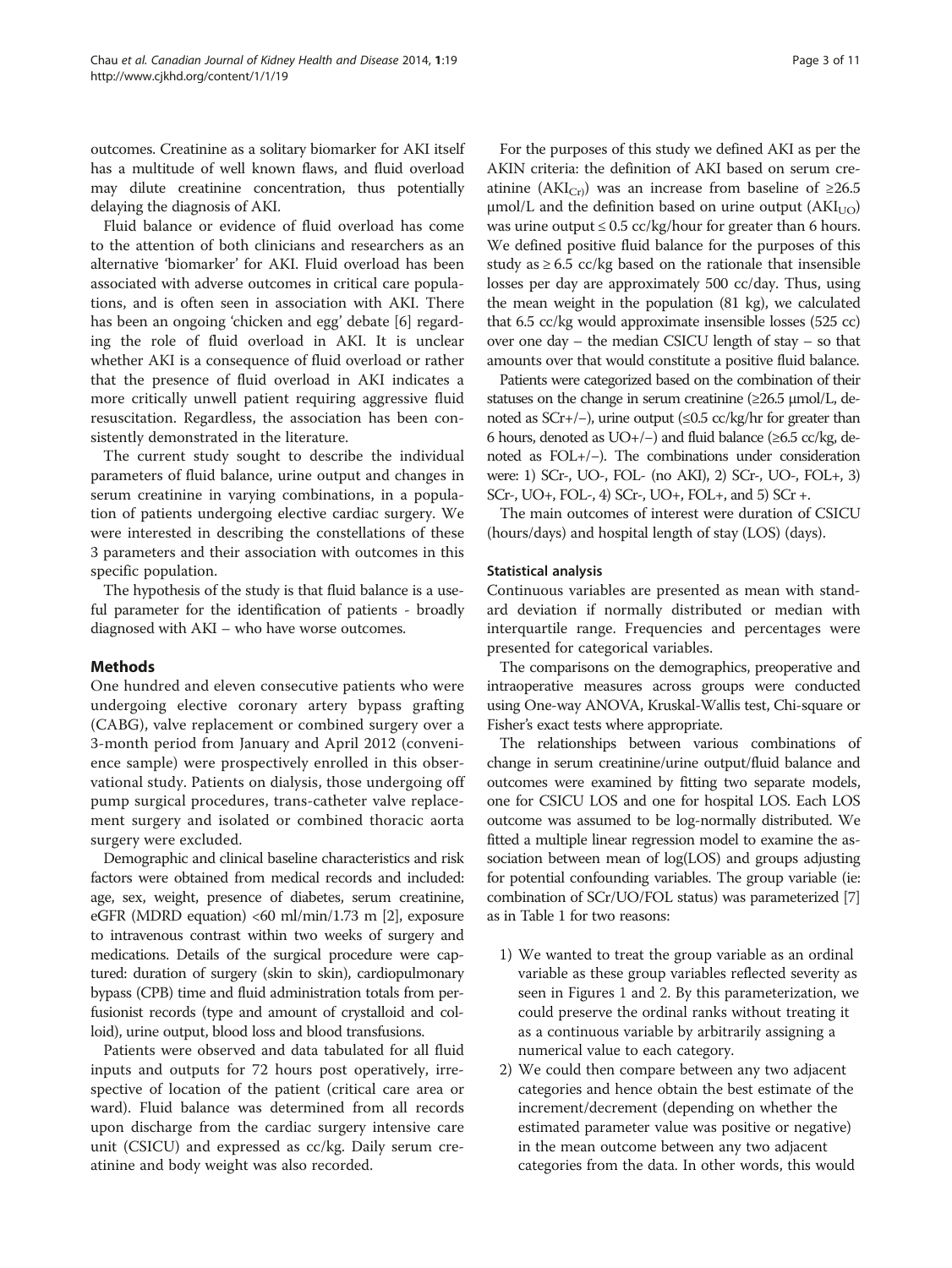| Group              | Parameterization (corresponding parameter in the model) |                   |              |         |  |  |
|--------------------|---------------------------------------------------------|-------------------|--------------|---------|--|--|
|                    | $X1(\beta1)$                                            | $X2$ ( $\beta$ 2) | $X3(\beta3)$ | X4 (β4) |  |  |
| 1) SCr-, UO-, FOL- |                                                         |                   |              | U       |  |  |
| 2) SCr-, UO-, FOL+ |                                                         |                   |              |         |  |  |
| 3) SCr-, UO+, FOL- |                                                         |                   |              |         |  |  |
| 4) SCr-, UO+, FOL+ |                                                         |                   |              |         |  |  |
| $5)$ SCr+          |                                                         |                   |              |         |  |  |

<span id="page-3-0"></span>Table 1 Parameterization of the group variable in the multiple linear regression models

Each group variable or combination of SCr/UO/FOL status was parameterized as above so that the group variable could be considered as an ordinal variable in the multiple linear regression model. β<sub>1</sub> indicates a comparison between SCr-, UO-, FOL- and SCr-, UO-, FOL+, β<sub>2</sub> indicates a comparison between SCr-, UO-, FOL + and SCr-, UO+, FOL- and so forth.

SCr+: Meeting the criteria of Change in SCr ≥ 26.5 µmol/L; SCr -: Not meeting the Change in SCr criteria.

UO+: Meeting the criteria of Urine Output ≤0.5 cc/kg/hour for greater than 6 hours; UO-: Not meeting the Urine Output criteria.

FOL+: Meeting the criteria of Fluid Overload, defined as fluid balance ≥ 6.5 cc/kg; FOL-: Not meeting the Fluid Overload criteria.



Figure 1 Length of stay in cardiac surgery intensive care unit (CSICU), by categories of combinations of changes in serum creatinine, urine output and fluid overload. Abbreviations: SCr+: Meeting the criteria of Change in SCr ≥ 26.5 µmol/L ; SCr-: Not meeting the Change in SCr criteria. UO+: Meeting the criteria of Urine Output ≤0.5 cc/kg/hour for greater than 6 hours; UO-: Not meeting the Urine Output criteria. FOL+: Meeting the criteria of Fluid Overload, defined as fluid balance ≥ 6.5 cc/kg; FOL-: Not meeting the Fluid Overload criteria. IQR: Interquartile range. BL: Baseline.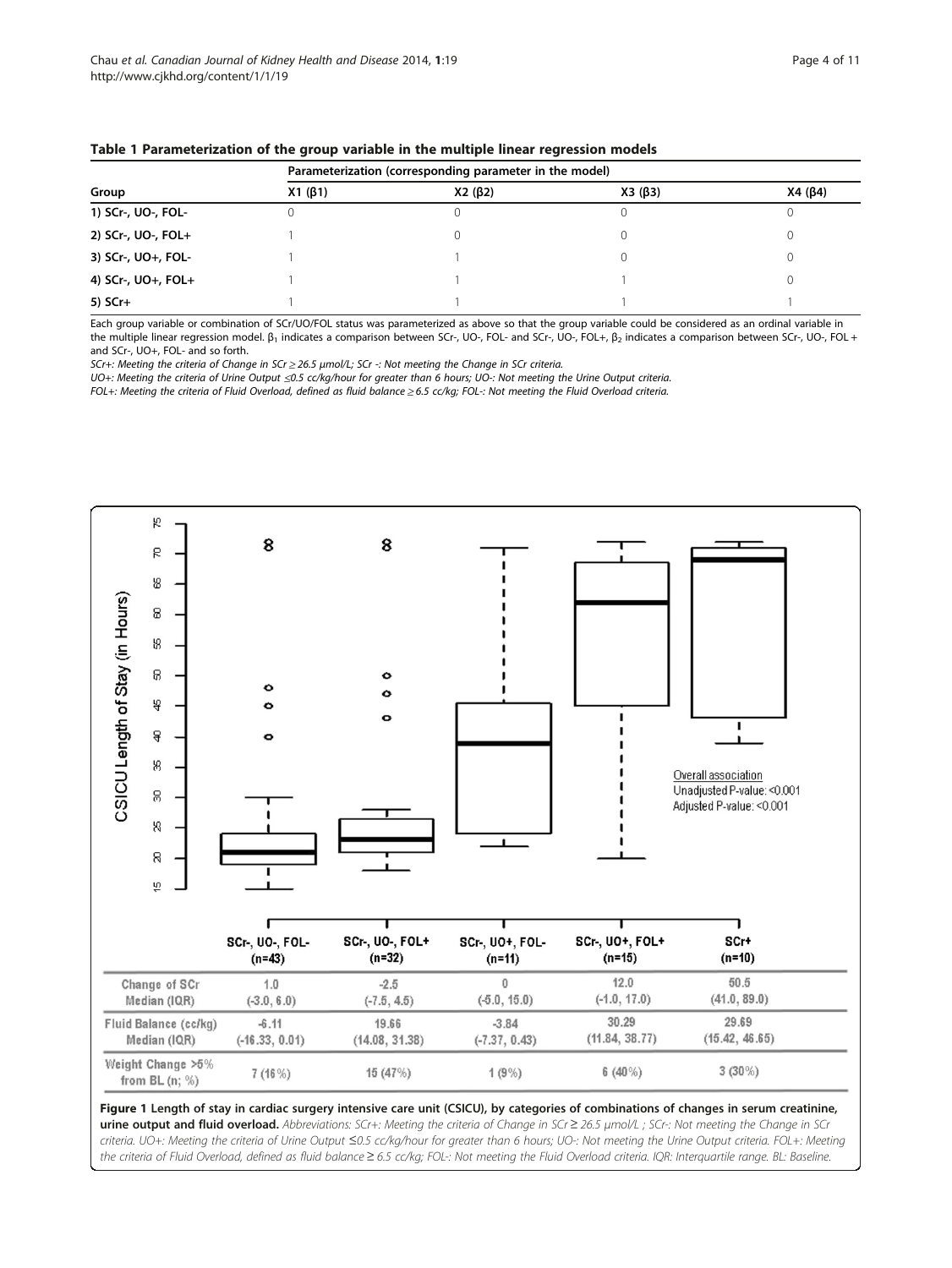<span id="page-4-0"></span>

Figure 2 Hospital length of stay by categories of combinations of changes in serum creatinine, urine output and fluid overload. Abbreviations: SCr+: Meeting the criteria of Change in SCr ≥ 26.5 µmol/L ; SCr-: Not meeting the Change in SCr criteria. UO+: Meeting the criteria of Urine Output ≤0.5 cc/kg/hour for greater than 6 hours; UO-: Not meeting the Urine Output criteria. FOL+: Meeting the criteria of Fluid Overload, defined as fluid balance ≥ 6.5 cc/kg; FOL-: Not meeting the Fluid Overload criteria. IQR: Interquartile range. BL: Baseline.

allow us to identify the 'breakpoint(s)' or 'threshold (s)' of the group variables at which significant changes occur in the outcome. For example, if only  $β<sub>3</sub>$  (comparing group 3 and 4) was statistically significant, this would imply there were no differences in the mean log(LOS) in the first 3 groups and that furthermore, there was also no difference in the mean log(LOS) in the last 2 groups; hence group 4 was the critical breakpoint for an increase/decrease in the outcome.

We adjusted for the covariates age, diabetes status, preoperative eGFR, duration of surgery, CPB time, blood transfusion and vasopressor requirement and percentage of patients with negative fluid balance during the intraoperative phase (only for CSICU LOS) in the models. These covariates were included based on clinical and statistical judgment on their relations to both group and outcome variables which resulted in the best fit to the data.

We considered a p-value of  $< 0.05$  as statistically significant. All statistical analysis was performed using SAS, version 9.3 (SAS institute, Cary, NC).

The study was approved by the institutional review board (Providence Health Care Research Ethics Board H11-03485) and conformed to the regulations of the institutional ethics committee on human research. Written consent was not required due to the observational nature of the study, and lack of interventions.

## Results

#### Patient characteristics at baseline and peri-operatively

Table [2](#page-5-0) describes the patient characteristics at baseline, preoperative and intraoperative measurements for the overall study cohort and by groups. Of the 111 patients,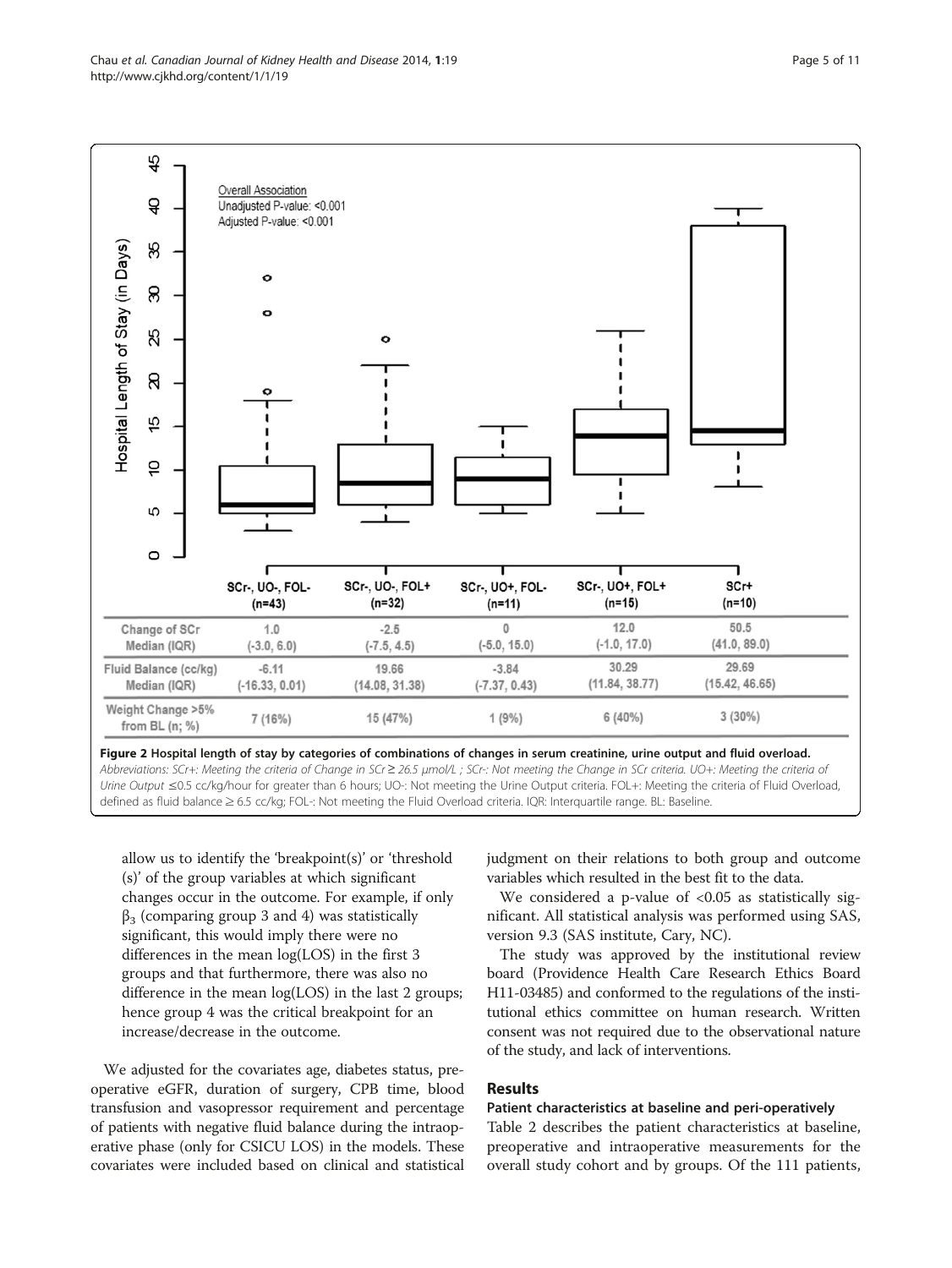<span id="page-5-0"></span>

| Table 2 Summary of patients' characteristics at baseline, preoperative and intraoperative measures |                   |                            |                             |                               |                              |                   |         |
|----------------------------------------------------------------------------------------------------|-------------------|----------------------------|-----------------------------|-------------------------------|------------------------------|-------------------|---------|
|                                                                                                    | All $(n = 111)$   | SCr-, UO-, FOL- $(n = 43)$ | SCr-, UO-, $FOL + (n = 32)$ | SCr-, $UO+$ , FOL- $(n = 11)$ | SCr-, $UO+$ , FOL + (n = 15) | $SCr + (n = 10)$  | P-value |
| <b>Demographics</b>                                                                                |                   |                            |                             |                               |                              |                   |         |
| Age (years)                                                                                        | $69 \pm 10$       | $69 \pm 9$                 | $73 \pm 8$                  | $60 \pm 14$                   | $68 \pm 11$                  | $69 \pm 11$       | 0.03    |
| Male                                                                                               | 84 (76%)          | 36 (84%)                   | 21 (66%)                    | 9 (82%)                       | 11 (73%)                     | 7 (70%)           | 0.43    |
| Diabetes                                                                                           | 31 (28%)          | 10 (23%)                   | 4 (12%)                     | 5 (45%)                       | 6 (40%)                      | 6 (60%)           | 0.01    |
| <b>Preoperative Measures</b>                                                                       |                   |                            |                             |                               |                              |                   |         |
| Weight (kg)                                                                                        | 80 (68, 91)       | 80 (71, 92)                | 69 (64, 84)                 | 84 (78, 111)                  | 85 (79, 93)                  | 92 (68, 107)      | 0.01    |
| Height (cm)                                                                                        | $170 \pm 10$      | $170 \pm 10$               | $169 \pm 11$                | $172 \pm 8$                   | $171 \pm 10$                 | $170 \pm 12$      | 0.94    |
| Creatinine (µmol/L)                                                                                | 85 (71, 103)      | 87 (69, 101)               | 80 (71, 93)                 | 81 (70, 103)                  | 88 (70, 96)                  | 117 (90, 144)     | 0.01    |
| eGFR (mL/min/1.73 m2)                                                                              | $72 \pm 17$       | $77 \pm 23$                | $73 \pm 19$                 | $81 \pm 23$                   | $63 \pm 28$                  | $52 \pm 18$       | 0.01    |
| eGFR <60 mL/min/1.73 m2                                                                            | 28 (25%)          | 8 (19%)                    | 7 (23%)                     | 2 (18%)                       | 4 (27%)                      | 7 (70%)           | 0.03    |
| Recent IV Contrast                                                                                 | 57 (51%)          | 15 (35%)                   | 21 (64%)                    | 5 (45%)                       | $9(60\%)$                    | 7 (70%)           | 0.05    |
| Pre-op ACE/ARB                                                                                     | 73 (66%)          | 27 (63%)                   | 20 (62%)                    | 9 (82%)                       | 11 (73%)                     | 6 (60%)           | 0.72    |
| Pre-op Diuretics                                                                                   | 31 (28%)          | 11 (25%)                   | 6 (19%)                     | 3 (27%)                       | 5 (33%)                      | 6 (60%)           | 0.16    |
| <b>Surgery Type</b>                                                                                |                   |                            |                             |                               |                              |                   |         |
| MVR Only/AVR Only                                                                                  | 35 (32%)          | 12 (28%)                   | 13 (41%)                    | 2 (18%)                       | 4(27%)                       | 4 (40%)           | 0.17    |
| CABG Only                                                                                          | 59 (53%)          | 28 (65%)                   | 13 (41%)                    | 8 (73%)                       | 6 (40%)                      | 4 (40%)           |         |
| CABG + MVR/AVR                                                                                     | 17 (15%)          | 3(7%)                      | 6 (18%)                     | 1(9%)                         | 5 (33%)                      | 2(20%)            |         |
| <b>Intraoperative Measures</b>                                                                     |                   |                            |                             |                               |                              |                   |         |
| Duration of Surgery (mins)                                                                         | 177 (146, 209)    | 188 (150, 209)             | 156 (122, 190)              | 176 (117, 200)                | 186 (151, 233)               | 200 (173, 243)    | 0.007   |
| CPB Time (mins)                                                                                    | 92 (72, 108)      | 92 (77, 105)               | 75 (62, 96)                 | 84 (46, 100)                  | 103 (88, 148)                | 103 (95, 140)     | 0.01    |
| Intraoperative pRBC                                                                                | 24 (22%)          | 6 (12%)                    | 9(25%)                      | $1(0\%)$                      | 7 (40%)                      | 6 (50%)           | 0.007   |
| Intraoperative Crystalloid (cc)                                                                    | 1260 (875, 1727)  | 1200 (900, 1780)           | 1350 (900, 1663)            | 850 (700, 1260)               | 1050 (845, 1650)             | 1386 (1000, 1880) | 0.43    |
| Intraoperative Colloid (cc)                                                                        | 500 (500, 500)    | 500 (500, 650)             | 500 (500, 600)              | 500 (500, 500)                | 500 (500, 500)               | 500 (500, 500)    | 0.54    |
| Total Fluid Administered (cc)                                                                      | 1850 (1485, 2380) | 1820 (1500, 2380)          | 1901 (1715, 2398)           | 1350 (1100, 1960)             | 1730 (1520, 2404)            | 2165 (1600, 3412) | 0.08    |
| Total Urine Output (cc)                                                                            | 250 (160, 400)    | 325 (175, 500)             | 250 (187, 470)              | 220 (150, 350)                | 260 (125, 400)               | 125 (70, 225)     | 0.07    |
| Total Fluid Balance (cc)                                                                           | 129 (846, 1700)   | 1350 (900, 1720)           | 1147 (875, 1519)            | 1240 (515, 1825)              | 1200 (-686, 1650)            | 1765 (105, 2003)  | 0.68    |
| Negative Fluid Balance at<br>Completion of Surgery                                                 | 8 (7%)            | $1(2\%)$                   | $0(0\%)$                    | $0(0\%)$                      | 5 (33%)                      | 2(20%)            | < 0.001 |

2014, 1:19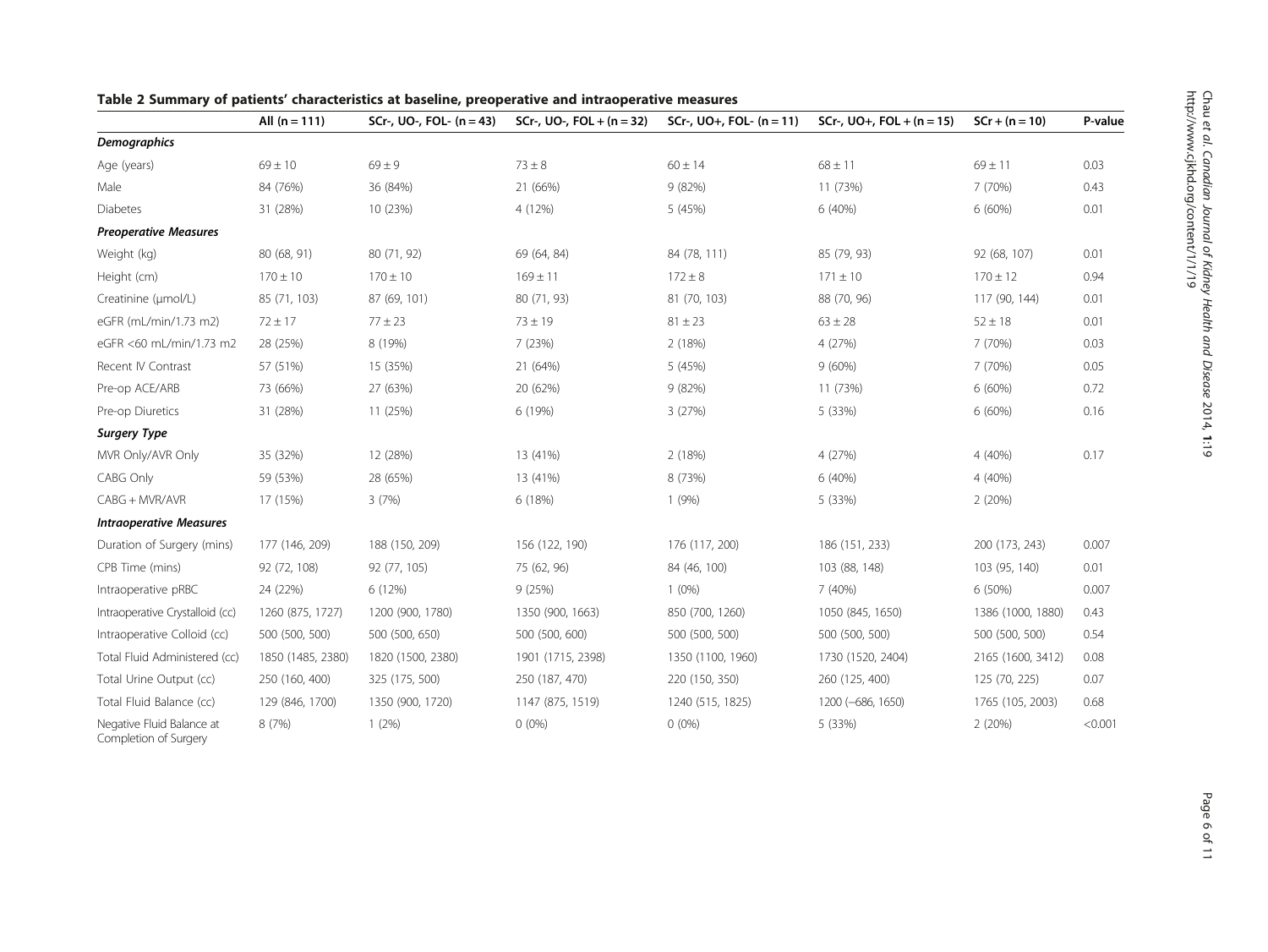# Postoperative Medications Vasopressors 85 (77%) 29 (67%) 27 (84%) 6 (54%) 13 (87%) 10 (100%) 0.04 Number of Vasopressors 1 (1, 2) 1 (0, 1) 1.5 (1, 2) 1 (0, 2) 2 (1, 2) 2.5 (2, 4) <0.001

#### Table 2 Summary of patients' characteristics at baseline, preoperative and intraoperative measures (Continued)

Vasopressors used were: Adrenaline, noradrenaline, dobutamine, milirinone and vasopressin.

SCr+: Meeting the criteria of Change in SCr ≥ 26.5 µmol/L; SCr -: Not meeting the Change in SCr criteria.

UO+: Meeting the criteria of Urine Output ≤0.5 cc/kg/hour for greater than 6 hours; UO-: Not meeting the Urine Output criteria.

FOL+: Meeting the criteria of Fluid Overload, defined as fluid balance ≥ 6.5 cc/kg; FOL-: Not meeting the Fluid Overload criteria.

Continuous variables are presented in mean ± standard deviation or median with interquartile range. Categorical variables are presented in count with percentage.

One-way ANOVA or Kruskal-Wallis test were used to compare among groups for the continuous variables; Chi-Square test or Fisher's Exact test were used for the categorical variables.

eGFR was calculated using the MDRD equation.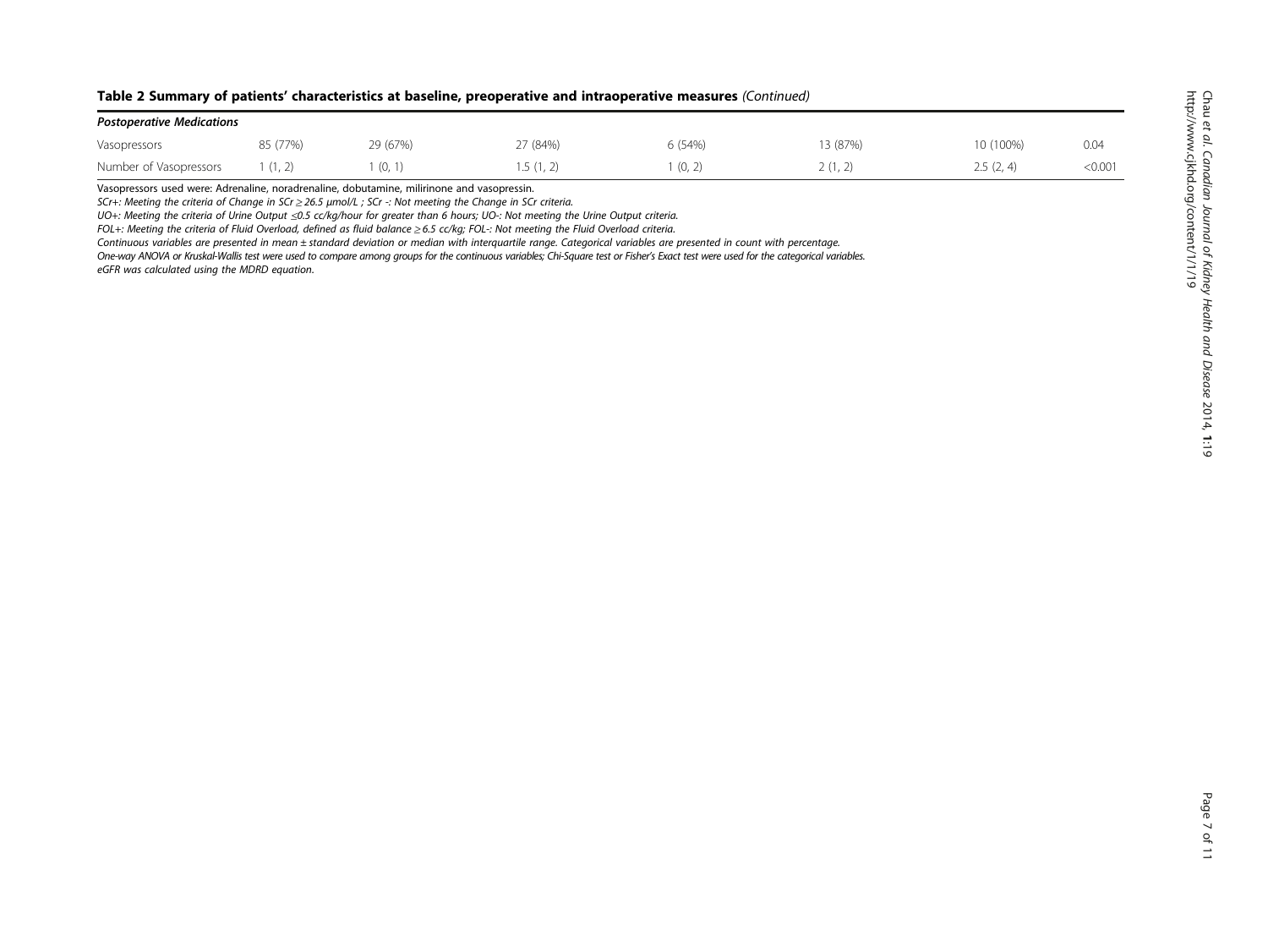76% were male, the mean age was 69 years and 28% were diabetic. The median serum creatinine was 85 μmol/L, corresponding to an eGFR of 72 ml/min/1.73 m [\[2](#page-9-0)], and 25% of patients had a pre-operative eGFR <60 ml/min. Over half the cohort received IV contrast within 2 weeks of the surgery, and 66% were receiving ACEi/ARB pre-operatively. 85% of the patients received a CABG or valve replacement surgery with the remainder having combined surgery.

The median duration of surgery was 177 minutes with a median CPB time of 92 minutes. 22% received intraoperative blood transfusion, and the median total fluid administered intraoperatively was 1850 cc. At the end of surgery, the median total fluid balance measured was positive 1269 cc, while 7% of patients had a negative balance at completion. Intraoperative urine output was less than 500 cc in all groups.

# AKI by urine output and serum creatinine criteria and relationship to fluid balance

Using the accepted definitions of AKI, the incidence of AKI<sub>Cr</sub> was 9% (n = 10) and AKI<sub>UO</sub> was 31% (n = 35). Of those with  $AKI<sub>Cn</sub>$  9/10 also met urine output criteria. Figure 3 describes the amount of positive fluid balance in patients with SCr-/UO- (no AKI), SCr-/UO +  $(AKI_{UO})$ and  $SCr + (AKI_{Cr})$ . Note that those with  $AKI_{Cr}$  had the largest proportion of positive fluid balance (>6.5 cc/kg), and those with AKI by either definition had larger proportion of positive fluid balance than those who did not have AKI using either parameter.

#### **Outcomes**

#### Length of stay in CSICU

The median intensive care unit LOS was 24 (IQR: 21, 47) hours.





Figure [1](#page-3-0) depicts the distribution of LOS in CSICU in association with the five combinations of changes in serum creatinine, urine output and fluid overload. Note that those with no change in serum creatinine and no reduced urine output (irrespective of fluid overload) [ie: 1) SCr-, UO-, FOL- and 2) SCr-, UO-, FOL+)] had the shortest LOS in CSICU (medians of 21–23 hours). Among those with oliguria and no change in serum creatinine [ie: 3) SCr-, UO+, FOL- and 4) SCr-, UO+, FOL+], those with fluid overload had longer LOS in CSICU (median = 62 hours) compared to those without (median = 39 hours). Those with no change in serum creatinine but with oliguria and positive fluid balance had similarly long LOS in the CSICU as those who simply had elevated serum creatinine [ie: 5)  $SCr+$ ] (medians of 62 and 69 hours, respectively).

Table [3](#page-8-0) provides the parameter estimates from the multiple linear regression models. The unadjusted analyses indicated that there were two comparisons of patient groups in which there was a significant increase in mean LOS in CSICU. Firstly when patients had oliguria alone (SCr-, UO+, FOL-) compared to patients with fluid overload alone (SCr-, UO-, FOL+) the estimated increase in mean log(LOS) was 0.31 [95% C.I.: 0.04, 0.57; p-value = 0.02]. Secondly when comparing patients with oliguria *and* fluid overload (SCr-, UO+, FOL+) to those with oliguria alone (SCr-, UO+, FOL-), there was an estimated increase in mean log(LOS) of 0.35 [95% C.I.: 0.05, 0.65; pvalue = 0.02]. In the adjusted analyses, the only difference remained was between those with and without oliguria (estimated increase in mean log(LOS): 0.44 [95% C.I.: 0.18, 0.70]; p-value = 0.001).

#### Length of stay in hospital

The median hospital LOS for the population was 9 (IQR: 6, 14) days.

Figure [2](#page-4-0) depicts the relationship between the LOS in hospital with various combinations of change in serum creatinine, urine output and fluid overload. Of the patients who were oliguric with no change in serum creatinine [ie: 3) SCr-, UO+, FOL- and 4) SCr-, UO+, FOL+] those who were fluid overloaded had longer hospital LOS (median = 13 days) as opposed to those who were not fluid overloaded (median = 9 days). Note that patients were who oliguric and fluid overloaded but with no change in serum creatinine [ie: 4) SCr-, UO+, FOL+] had similarly long length hospital LOS as those who simply had elevated serum creatinine [ie: 5) SCr+] (medians of 13 and 14 days, respectively).

In the unadjusted analyses (see Table [3](#page-8-0)), we found two group comparisons which were marginally associated with longer LOS. There was a significant increase in the mean log(LOS) when comparing oliguric patients with fluid overload (SCr-, UO+, FOL+) and without fluid overload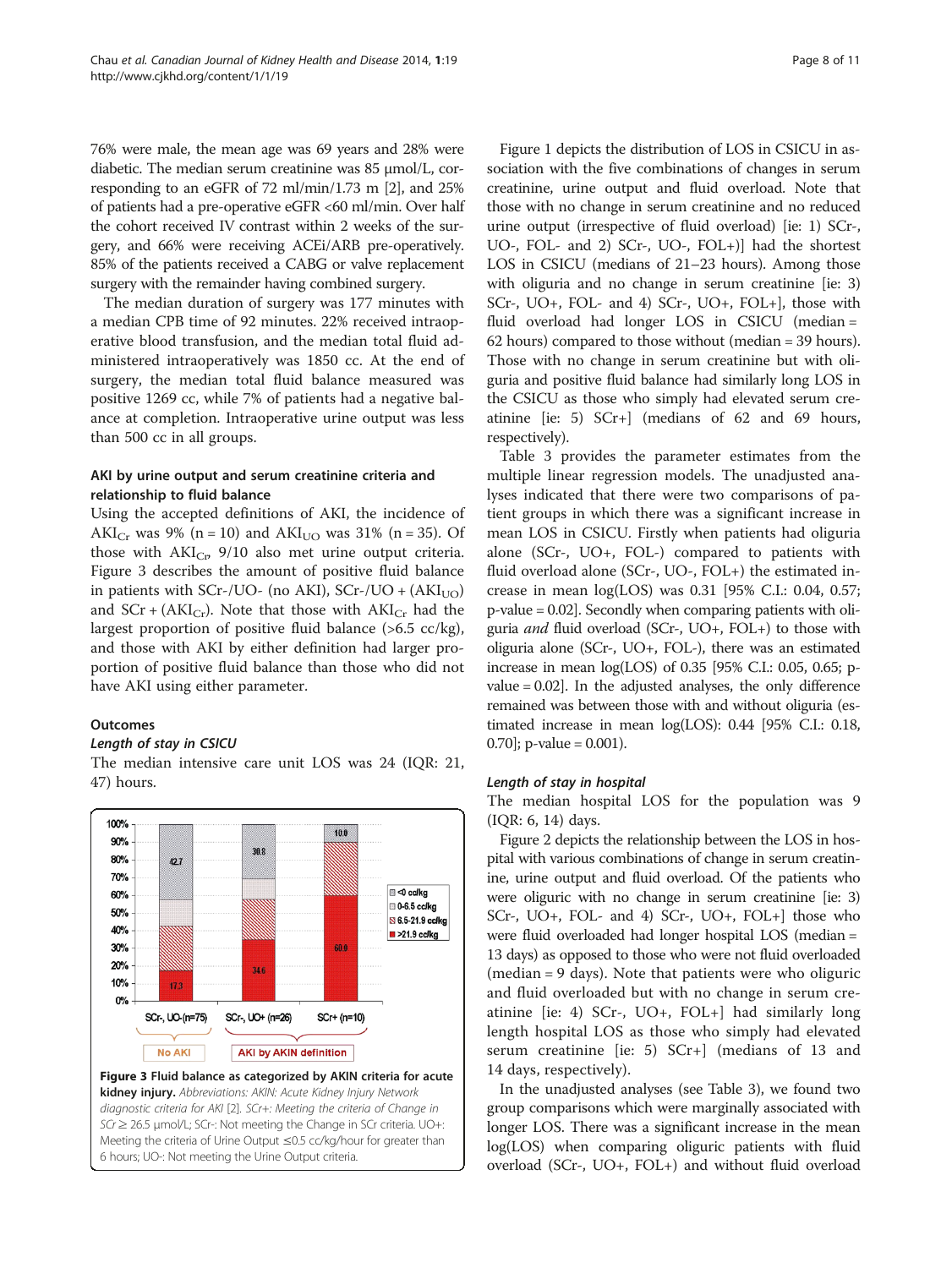<span id="page-8-0"></span>Table 3 Estimates of the group variable parameters resulted from the multiple linear regression models

| Outcome                        | Parameter                                            | Unadjusted model |               |         | <b>Adjusted model</b> |               |         |
|--------------------------------|------------------------------------------------------|------------------|---------------|---------|-----------------------|---------------|---------|
|                                |                                                      | <b>Estimate</b>  | 95% C.I.      | p-value | <b>Estimate</b>       | 95% C.I.      | p-value |
| <b>CSICU Length of Stay</b>    | $\beta$ 1 (SCr-, UO-, FOL + vs. SCr-, UO-, FOL-)     | 0.09             | $-0.08, 0.26$ | 0.31    | 0.12                  | $-0.05, 0.29$ | 0.16    |
|                                | β2 (SCr-, UO+, FOL- vs. SCr-, UO-, FOL+)             | 0.31             | 0.04, 0.57    | 0.02    | 0.44                  | 0.18.0.70     | 0.001   |
|                                | $\beta$ 3 (SCr-, UO+, FOL + vs. SCr-, UO+, FOL-)     | 0.35             | 0.05, 0.65    | 0.02    | 0.08                  | $-0.21, 0.37$ | 0.58    |
|                                | $\beta$ 4 (SCr + vs. SCr-, UO+, FOL+)                | 0.16             | $-0.15.0.46$  | 0.31    | 0.14                  | $-0.14.041$   | 0.32    |
| <b>Hospital Length of Stay</b> | $\beta$ 1 (SCr-, UO-, FOL + vs. SCr-, UO-, FOL-)     | 0.18             | $-0.06, 0.41$ | 0.14    | 0.29                  | 0.04.0.54     | 0.02    |
|                                | B <sub>2</sub> (SCr-, UO+, FOL- vs. SCr-, UO-, FOL+) | $-0.05$          | $-0.40.030$   | 0.78    | $-0.13$               | $-0.52.0.25$  | 0.49    |
|                                | $\beta$ 3 (SCr-, UO+, FOL + vs. SCr-, UO+, FOL-)     | 0.39             | $-0.004.0.79$ | 0.05    | 0.30                  | $-0.12.067$   | 0.16    |
|                                | $\beta$ 4 (SCr + vs. SCr-, UO+, FOL+)                | 0.36             | $-0.05, 0.77$ | 0.08    | 0.27                  | $-0.14.067$   | 0.19    |

SCr+: Meeting the criteria of Change in SCr ≥ 26.5 µmol/L; SCr -: Not meeting the Change in SCr criteria.

UO+: Meeting the criteria of Urine Output ≤0.5 cc/kg/hour for greater than 6 hours; UO-: Not meeting the Urine Output criteria.

FOL+: Meeting the criteria of Fluid Overload, defined as fluid balance ≥ 6.5 cc/kg; FOL-: Not meeting the Fluid Overload criteria.

(SCr-, UO+, FOL-): the estimated increase was 0.39 [95% C.I.:  $-0.004$ , 0.79; p-value = 0.05]. There was also some suggestion of an increase in the mean log(LOS) in patients with  $AKI<sub>Cr</sub>$  when compared to oliguric patients with fluid overload (SCr-, UO+, FOL+): the estimated increase was 0.36 [95% C.I.:  $-0.05$ , 0.77; p-value = 0.08].

In the adjusted analyses (also see Table 3), the only critical breakpoint in an increase in mean log(LOS) was when we compared patients who had no AKI and were not fluid overloaded (SCr-, UO-, FOL-) to those who had no AKI but were fluid overloaded: the estimated increase was 0.29 [95% C.I.: 0.04, 0.54; p-value = 0.02].

The change in serum creatinine, fluid balance and weight gain in each of the different categories is described in the lower panel of Figures [1](#page-3-0) and [2.](#page-4-0) Those with highest weight gain had more positive fluid balance. Patients who were oliguric but not fluid overloaded were in mild negative balance (SCr-, UO+, FOL-; median −3.8 cc/kg) as were patients who did not have AKI (median −6.1 cc/kg). Patients that were oliguric and fluid overloaded (SCr-, UO+, FOL+) had the same degree of fluid overload as those patients that had  $AKI<sub>Cr</sub>$  with a median positive fluid balance of 30 cc/kg. Given the average weight of the patients (81 kg), 30 cc/kg equates to approximately 2 litres, after accounting for insensible losses.

#### **Discussion**

This study describes the outcomes for patients undergoing elective cardiac surgery who develop AKI, using various definition parameters. We used an integrated categorization of AKI that incorporates both the AKIN criteria and fluid balance. We wanted to demonstrate the merits of considering each parameter - serum creatinine, urine output and fluid balance - together, as they are associated with the relevant outcomes of CSICU and hospital LOS. Our data suggests a potential difference in LOS for cardiac surgery patients with AKI as defined using these different parameters in various constellations. In those patients with

oliguria, there was an increased duration of CSICU LOS, but those with oliguria *and* fluid overload had trends towards longer LOS in both CSICU and in hospital. The value of 'contextualizing' urine output by including a measure of overall fluid balance has not been overtly discussed in any of the recent guideline proposals.

Since oliguria as a sole diagnostic criterion for the diagnosis of AKI has been considered oversensitive, we suggest that in the context of fluid overload it may in fact portend worse outcomes (defined here as longer LOS). Some publications suggest that the current criterion of ≤0.5 cc/kg/ hour for greater than 6 hours may identify patients who are at no greater risk of mortality or need for dialysis [[8,9](#page-10-0)]. This analysis reaffirms that oliguria is still a marker of risk that should be taken seriously, but needs to be contextualized within the clinical situation, and fluid balance measurements. This is consistent with other data [\[10](#page-10-0)]. Given that weight is a sensitive indicator of positive fluid balance, this may allow practical measurements in non critical care settings to be used.

Although  $AKI<sub>UO</sub>$  is imperfect as only a small number of patients with  $AKI<sub>UO</sub>$  subsequently develop  $AKI<sub>Cr</sub>$  [\[11](#page-10-0)], reduction in urine output below thresholds may serve to alert clinicians as the 'canary in the coal mine' [[12\]](#page-10-0). Use of more stringent criteria may lead to delayed recognition of early AKI. While at the current time there are limited renoprotective strategies, as newer agents become available, it will be important to diagnose AKI as early as possible. A study examining the timing of nephrology referral and outcomes suggested that delayed nephrology consultation is associated with worse prognosis [\[13](#page-10-0)] in hospitalized patients.

Concealed AKI as a result of dilution of creatinine by volume expansion has been recognized [\[14-16\]](#page-10-0) as a potential diagnostic pitfall when relying on serum creatinine changes. Fluid overload increases the time to identification of an increase in creatinine [\[15\]](#page-10-0) and misses cases altogether [\[17\]](#page-10-0). In this study, patients with oliguria and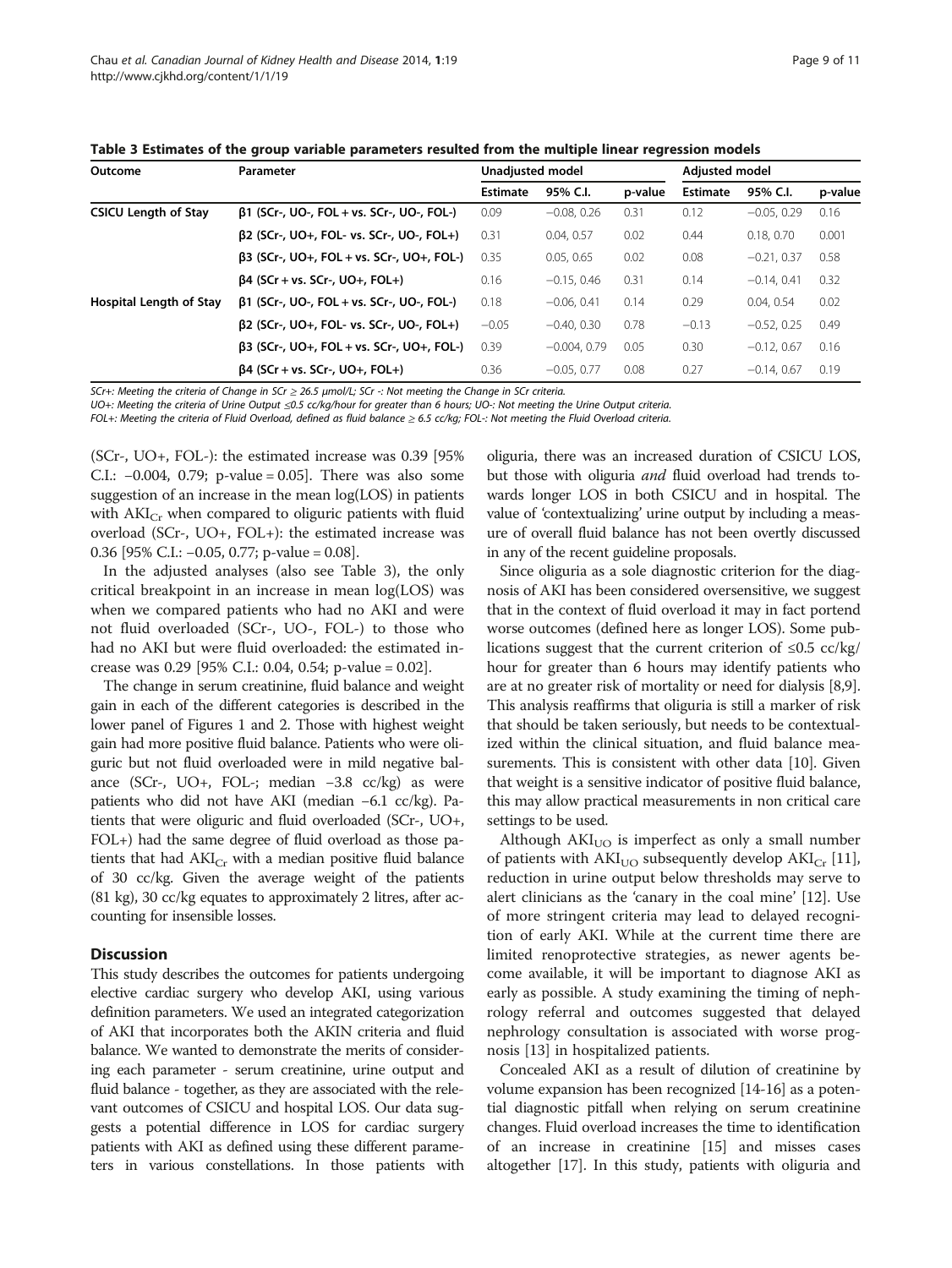<span id="page-9-0"></span>fluid overload did have smaller changes in serum creatinine levels. The potentially important (median) rise in serum creatinine of 12 μmol/L (IQR: -1, 17) did not meet the threshold of 26.5 μmol/L, but within the context of known dilution this small increase may be indicative of rises of serum creatinine within the threshold range. The data in our study suggest that oliguria in combination with fluid overload may point towards worse outcomes than oliguria alone. This may be in part because fluid overload masks a true rise in creatinine.

The mechanism by which fluid overload may cause increased mortality is multifactorial [\[18\]](#page-10-0). Intravenous fluid administered, whether colloid or crystalloid, does not stay within the vascular space in critically ill patients [[19](#page-10-0)]. Interstitial lung oedema leads to requirement for mechanical ventilation. Increased cardiac preload secondary to fluid overload may lead to cardiac dysfunction. Specific to the kidney, elevated renal venous pressure can impair kidney perfusion and increase interstitial pressure. In our study, patients with fluid overload even without AKI by either diagnostic criteria had significantly longer hospital LOS, suggesting that fluid overload in and of itself may be harmful in addition to perpetuating existing injury. Of note, the 'adverse' outcomes in our study occurred in those with approximately 2 litres positive balance in 24 hours. This is consistent with findings in the SOAP study, where patients had a mean positive daily fluid balance of 1 to 1.5 litres.

Patients in our study with either  $AKI<sub>UO</sub>$  or  $AKI<sub>Cr</sub>$  had more positive fluid balance than those without AKI, again consistent with other studies [\[20,21](#page-10-0)]. Fluid overload is associated with complications [[22](#page-10-0)] of cardiac surgery, failure to recover from AKI [[23](#page-10-0)] and mortality [\[21,24](#page-10-0)]. We did not capture those outcomes in this study.

There are limitations to this study. This is a single centre study, using a convenience sample of consecutive patients undergoing elective surgery. The outcomes are limited to short term (CSICU and hospital LOS), and not to 30 day mortality or peri-operative complications, as in other studies. However, the purpose of the study was to describe AKI according to the different criteria, and determine if those definitions had relevance to LOS. It is important to acknowledge that prolonged LOS is an important outcome from an individual patient and health care utilization perspective. We did not capture the rationale for fluid administration so the issue of cause and effect are not easy to disentangle from these data. This was an observational study and there were differences in across the 5 categories of fluid balance, urine output and serum creatinine. However, in the adjusted models, these were taken into account. As a descriptive study, these data serve to catalogue current practice in post cardiac surgery patients and allow generation of testable hypotheses.

The strengths of this study are the careful tabulation of all input and output from the time of surgery until 72 hours post operatively; that patients appeared to receive similar amounts of volume within the operative period, and had similar urine outputs. Thus, all of the differences that occurred with fluid administration took place after similar intraoperative volume resuscitation, which may permit the development of interventions to be tested in the postoperative period.

There is accumulating literature on the benefits of restrictive fluid management strategies [[25,26\]](#page-10-0) in critically ill patients. It may be prudent to trial similar strategies in this highly vulnerable cardiac surgery population. A balance must be struck between the importance of perioperative fluid resuscitation and the potential adverse effect of post-operative fluid overload. In this study, of the 8 patients in negative balance following surgery, 7 had  $AKI<sub>UO</sub>$  with fluid overload or  $AKI<sub>Cr</sub>$ .

#### **Conclusions**

Our study has an important practical message. Attention to fluid balance, with and without perturbations in serum creatinine or oliguria, may help to more accurately identify those patients with AKI at risk of adverse outcomes. Our data suggest that oliguric patients with fluid overload may have worse outcomes than those with oliguria alone. The definition and recognition of AKI is evolving. It is important that our approach to fluid management, resuscitation and limitations in fluid accumulation similarly evolve.

#### Competing interests

AL is the editor-in-chief of the CJKHD.

#### Authors' contributions

AL, KC, TS, DJ and JB conceived the research idea and participated in the design of the study. CC, AI and TS made significant contributions to data acquisition. LE, KC, AL performed data analysis and interpretation. KC and TS drafted the manuscript for the article. AL gave final approval of the version to be published. All authors read and approved the final manuscript.

#### Author details

<sup>1</sup> Division of Nephrology, Faculty of Medicine, The University of British Columbia, St Paul's Hospital, 1081 Burrard St, Vancouver, BC V6Z1Y6, Canada. <sup>2</sup> <sup>2</sup>Department of Anesthesiology, Pharmacology and Therapeutics, The University of British Columbia, St Paul's Hospital, 1081 Burrard St, Vancouver, BC V6Z1Y6, Canada. <sup>3</sup> Faculty of Medicine, The University of British Columbia, St Paul's Hospital, 1081 Burrard St, Vancouver, BC V6Z1Y6, Canada.

#### Received: 30 April 2014 Accepted: 8 August 2014 Published: 19 August 2014

#### References

- 1. Kidney Disease: Improving Global Outcomes (KDIGO) Acute Kidney Injury Work Group: KDIGO Clinical Practice Guideline for Acute Kidney Injury. Kidney Int 2012, 2(Suppl):1-138.
- 2. Mehta RL, Kellum JA, Shah SV, Molitoris BA, Ronco C, Warnock RG, Levin A: Acute Kidney Injury Network: report of an initiative to improve outcomes in acute kidney injury. Crit Care 2007, 11:R31.
- 3. Chertow GM, Burdick E, Honour M, Bonventre JV, Bates DW: Acute kidney injury, mortality, length of stay, and costs in hospitalized patients. J Am Soc Nephrol 2005, 16:3365–3370.